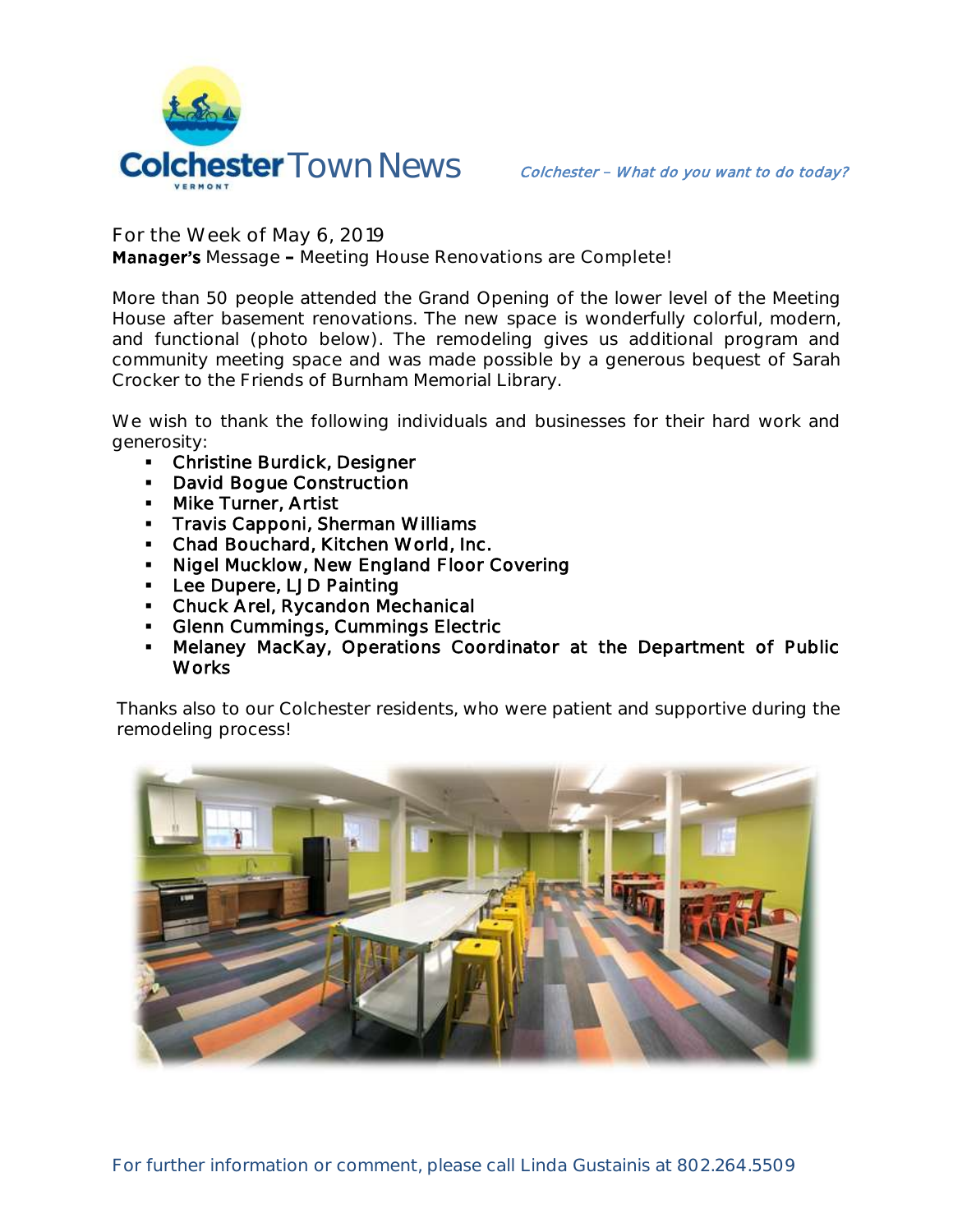

Please take the Malletts Bay Sewer Project Survey to help the Town get a fuller picture of residents' opinions regarding options to address the lack of effective septic treatment for properties on inner Malletts Bay. The problem of inadequate human waste disposal in this concentrated area remains unsolved and affects those who live along the Bay, as well as the larger community that enjoys the recreation opportunities the Bay offers. The Planning Commission will begin by listening to and considering community concerns. The survey will take about 5 minutes to complete. Thank you for your assistance.

## Visit: bit.ly/MBI-Sewer-Survey

Questions about the survey? Contact Sean in Planning and Zoning at 264-5605.

For more about the Town Manager's Office, visit colchesteryt.gov/manager.

**Office of the Town Clerk | Treasurer**

**Julie Graeter**

In the coming month, the clerks will be participating in some education and training opportunities:

- On Thursday, May 16 our office will close at 2 PM so all of the clerks may attend training on the new Vermont Statewide Vital Record software.
- Our newest staff member, Erin, will attend the Annual New Clerk/Treasurer training that is offered by the VT Municipal Clerks and Treasurer Association. This training will help ensure that our customers continue to receive great, knowledgeable service from our staff.
- Town Clerk Julie Graeter and Wanda Morin will attend the VT Cemetery Association's Annual Meeting, along with members from the Colchester Cemetery Advisory Board.

For more about the Town Clerk's Office visit <http://colchestervt.gov/townclerk> or call 264-5520.

## **Assessor**

**Robert Vickery**

- 2019 Grand List changes are being finalized
- Change of Assessment notices will be mailed around the end of May
- We are in the process of completing our inspections of additions, interior renovations, pools, decks, and outbuildings
- Find our online Map & Assessment Data at www.axisgis.com/ColchesterVT/

For more about the Assessor's Office visit <http://colchestervt.gov/assessor> or call 264-5671.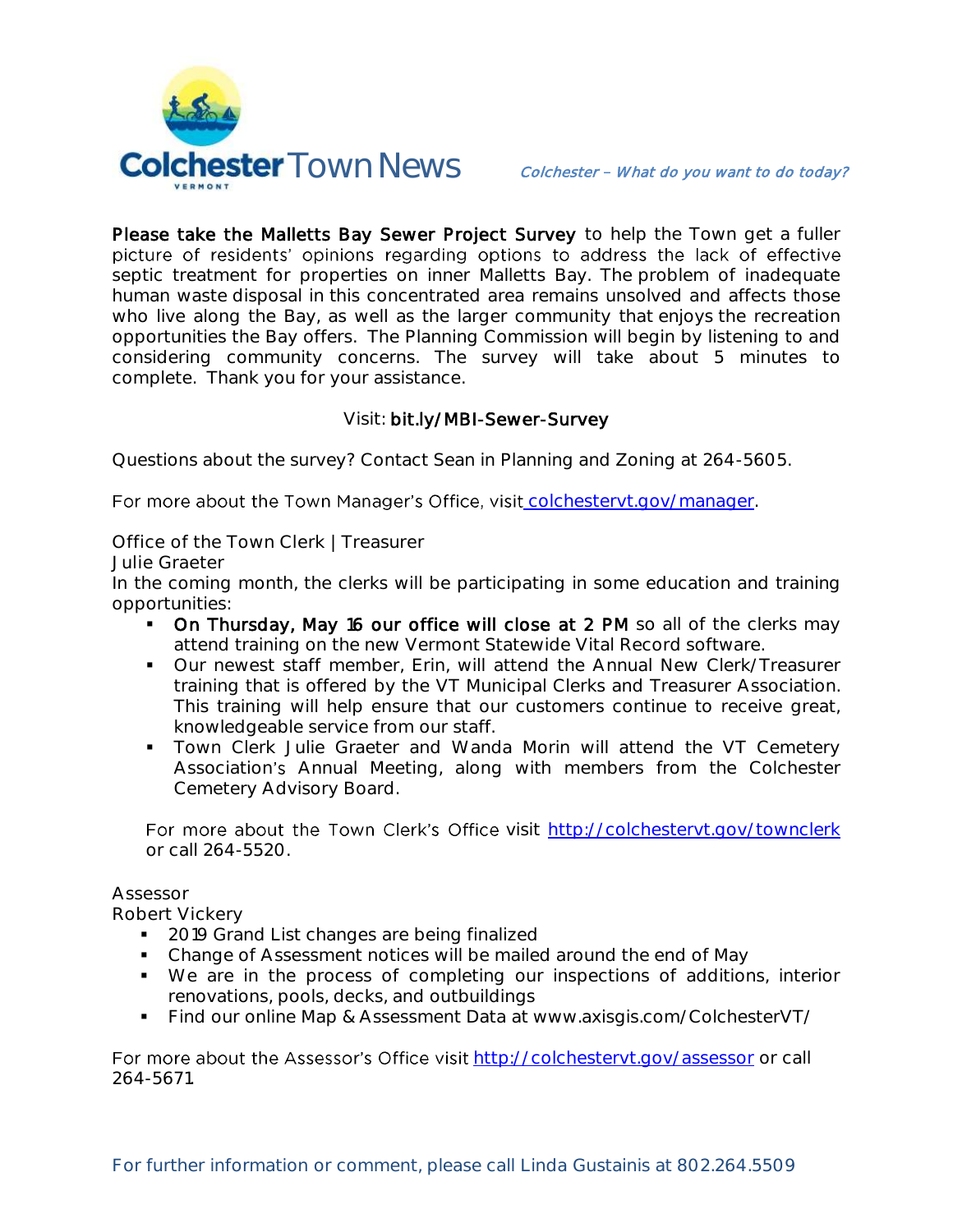

**Upcoming Town Meetings:** 

- **Planning Commission:** 1st & 3rd Tuesdays of the month, 7:00 PM. Next May meeting: **Monday,** 5/20. *This is a special Wastewater Solutions Forum and will take place at Colchester High School!*
- **Development Review Board:** 2<sup>nd</sup> Wednesday of the month, 7:00 PM. June meeting: 6/12
- **Recreation Advisory Board:** 2nd Wednesday of the month, 7:00 AM. *Champlain Room, 2nd floor.* June meeting: 6/12
- **Conservation Commission:** 3rd Monday of the month, 6:30 PM, at the Bayside Activity Center or per agenda. Next meeting: 4/15
- **Selectboard:** 2nd & 4th Tuesdays of the month, 6:30 PM. May meetings: 5/14 & 5/28
- **Colchester Cemetery Advisory Committee:** 8:00 AM in the Champlain Room, 2<sup>nd</sup> floor. Next meeting: TBA
- **Library Trustees**: 3rd Thursday of the month, 4:30-5:30 PM *at Burnham Memorial Library*. Next meeting: 5/16

(All meetings take place at the Colchester Town Offices, 781 Blakely Road, in the Outer Bay Conference Room on the 3<sup>rd</sup> floor unless otherwise noted.)

**Upcoming events:** 

- **Legislative Hours**: There is still one more chance to come and meet Colchester Legislators to ask questions or share your thoughts and suggestions. Join us at the Town Meeting House on Sunday, 5/19, 2-3 PM
- 7th Annual Colchester Causeway 5K/10K/15K Race: Saturday, June 1 at Airport Park. Race begins at 8:30 AM. Registration is OPEN! Visit http://bit.ly/causewayrace for details.
- **35th Annual Colchester Triathlon: Sunday, July 28, 8:30 AM at Bayside Park. Registration is OPEN! Visit http://www.colchestertri.com/ for details**

**Notices:**

- The second Planning Commission meeting in May has been moved to Monday, May 20, 7:00 PM for a special Wastewater Solutions Forum at Colchester High School.
- Burnham Library will be closed on Wednesday May 22 for staff to attend the Vermont Library Association Conference.
- Colchester Historical Society: You can find upcoming events, vintage photos, opportunities and more in the Spring 2019 issue of the Colchester Historical Society's quarterly newsletter. Find it all here: [www.bit.ly/Historical-Society-](http://www.bit.ly/Historical-Society-Newsletter)**[Newsletter](http://www.bit.ly/Historical-Society-Newsletter)**
- The Town Offices will be closed on Monday, May 27 in observance of Memorial Day.